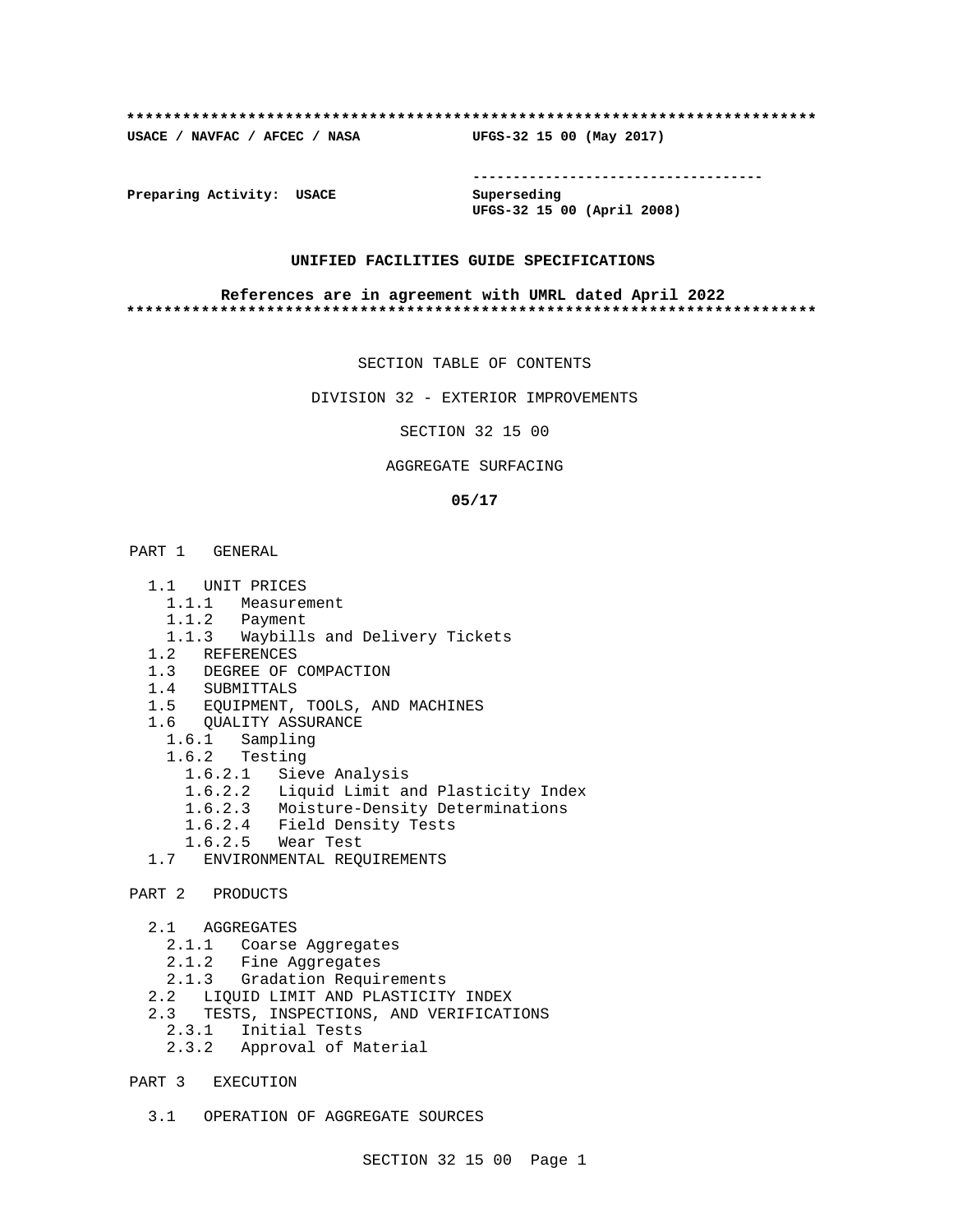- 3.2 STOCKPILING MATERIAL
- 3.3 PREPARATION OF UNDERLYING [COURSE] [SUBGRADE]
- 3.4 GRADE CONTROL
- 3.5 MIXING AND PLACING MATERIALS<br>3.6 LAYER THICKNESS
- 3.6 LAYER THICKNESS<br>3.7 COMPACTION
- 3.7 COMPACTION
- 3.8 PROOF ROLLING
- 3.9 EDGES OF AGGREGATE SURFACE COURSE
- 3.10 SMOOTHNESS TEST
- 3.11 FIELD QUALITY CONTROL
	- 3.11.1 In-Place Tests
- 3.11.2 Approval of Material
- 3.12 MAINTENANCE
- -- End of Section Table of Contents --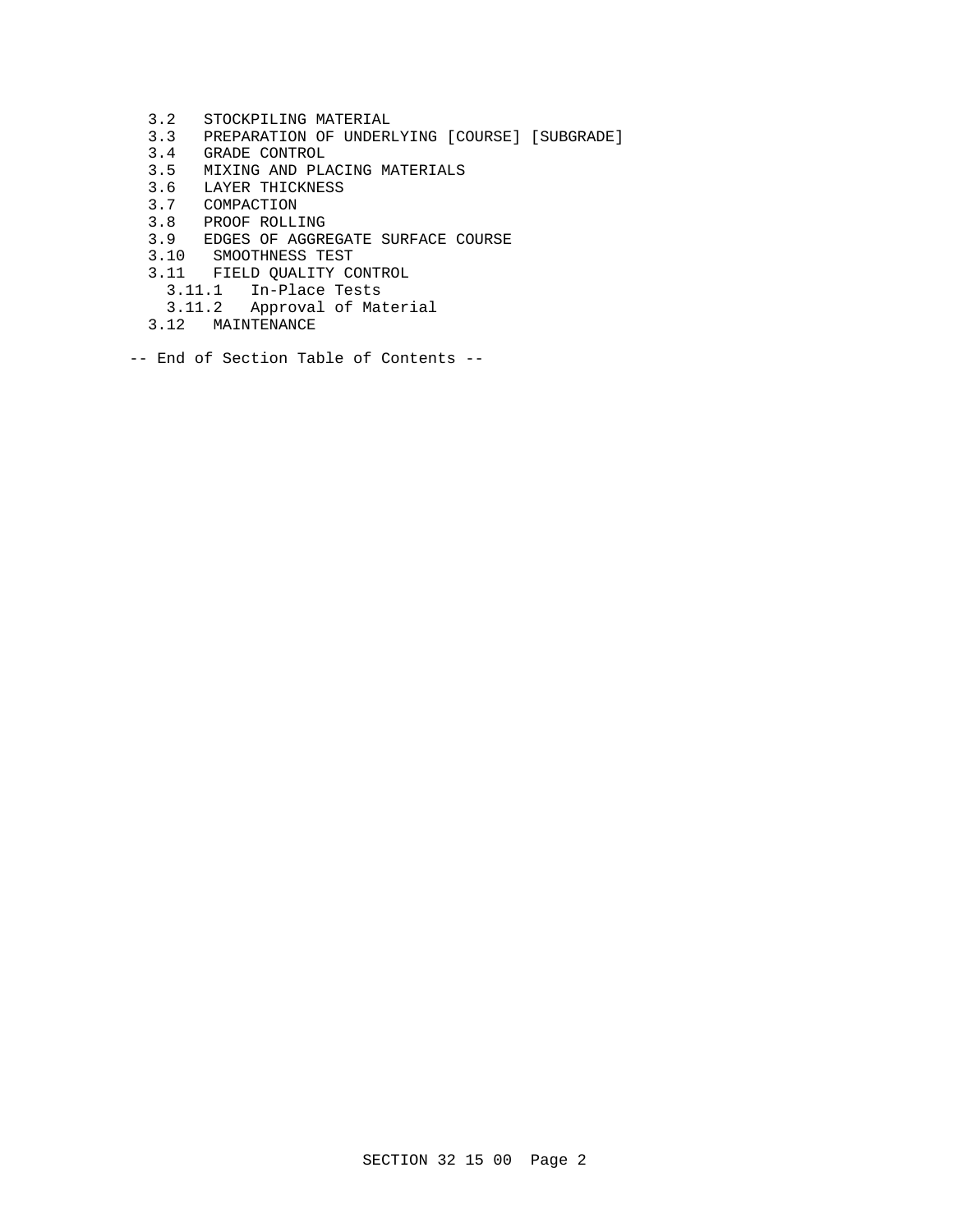USACE / NAVFAC / AFCEC / NASA

--------------------------------------

Preparing Activity: USACE

Superseding UFGS-32 15 00 (April 2008)

UFGS-32 15 00 (May 2017)

## UNIFIED FACILITIES GUIDE SPECIFICATIONS

References are in agreement with UMRL dated April 2022 

### SECTION 32 15 00

AGGREGATE SURFACING  $05/17$ 

NOTE: This quide specification covers the requirements for aggregate surfacing for roads, parking areas and Army airfields.

Adhere to UFC 1-300-02 Unified Facilities Guide Specifications (UFGS) Format Standard when editing this quide specification or preparing new project specification sections. Edit this guide specification for project specific requirements by adding, deleting, or revising text. For bracketed items, choose applicable item(s) or insert appropriate information.

Remove information and requirements not required in respective project, whether or not brackets are present.

Comments, suggestions and recommended changes for this guide specification are welcome and should be submitted as a Criteria Change Request (CCR). 

### PART 1 GENERAL

1.1 UNIT PRICES

NOTE: Delete this paragraph for lump sum construction projects. 

# 1.1.1 Measurement

Measure the quantity of aggregate surface course completed and accepted, as determined by the Contracting Officer, in [square] [cubic] meters yards. The [volume] [area] of aggregate surface course in-place and accepted will be determined by the [average job thickness obtained in accordance with paragraph LAYER THICKNESS and the] dimensions shown on the drawings.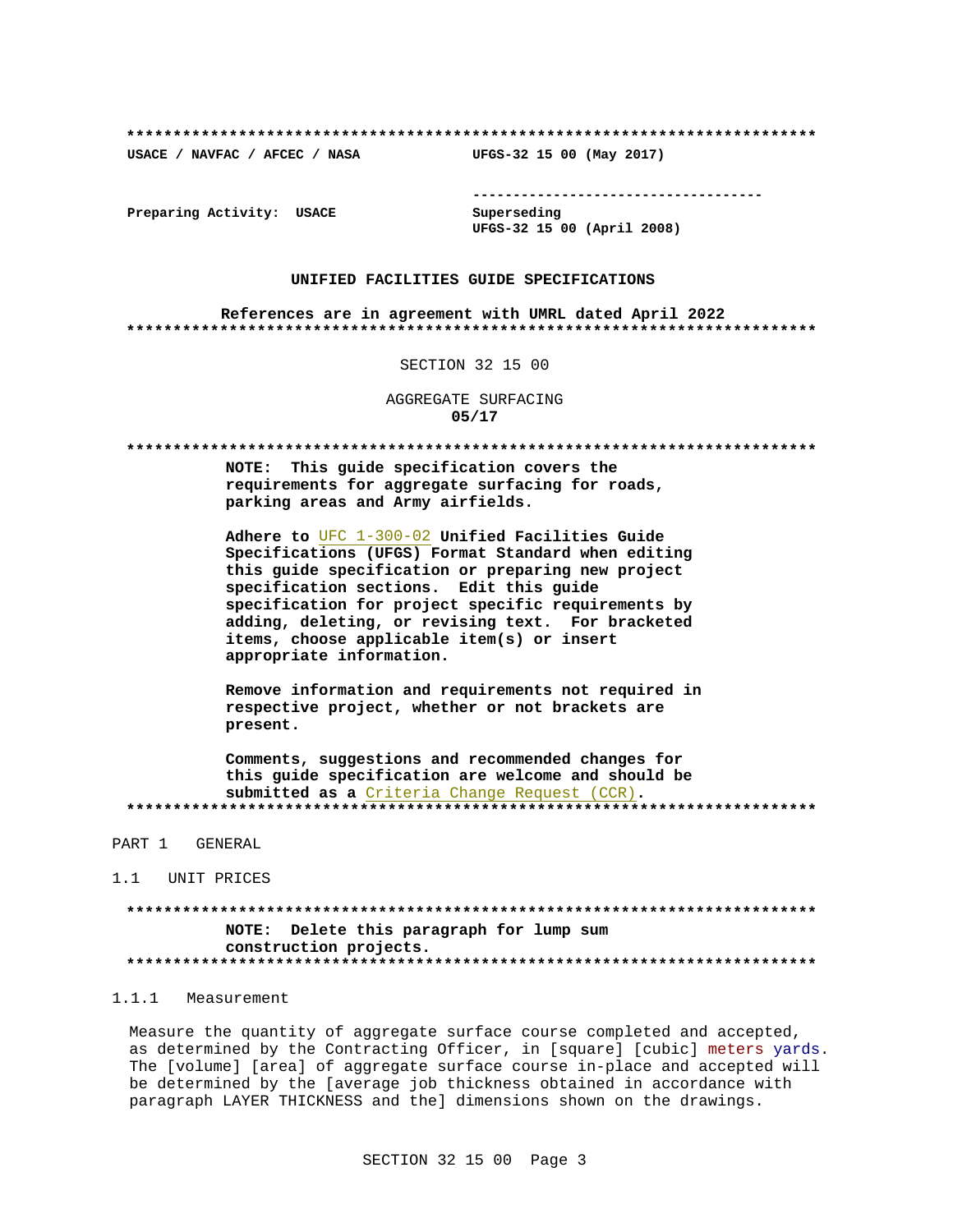#### $1.1.2$ Payment

Quantities of aggregate surface course, determined as specified above, will be paid for at the respective contract unit prices, which will constitute full compensation for the construction and completion of the aggregate surface course.

#### $1.1.3$ Waybills and Delivery Tickets

Submit copies of waybills and delivery tickets during progress of the work. Before the final payment is allowed, file certified waybills and certified delivery tickets for all aggregates actually used.

#### $1.2$ REFERENCES

### 

NOTE: This paragraph is used to list the publications cited in the text of the guide specification. The publications are referred to in the text by basic designation only and listed in this paragraph by organization, designation, date, and title.

Use the Reference Wizard's Check Reference feature when you add a Reference Identifier (RID) outside of the Section's Reference Article to automatically place the reference in the Reference Article. Also use the Reference Wizard's Check Reference feature to update the issue dates.

# References not used in the text will automatically be deleted from this section of the project specification when you choose to reconcile references in the publish print process.

The publications listed below form a part of this specification to the extent referenced. The publications are referred to within the text by the basic designation only.

> AMERICAN ASSOCIATION OF STATE HIGHWAY AND TRANSPORTATION OFFICIALS (AASHTO)

| AASHTO T 180 | (2017) Standard Method of Test for<br>Moisture-Density Relations of Soils Using<br>a $4.54$ -kg $(10$ -lb) Rammer and a $457$ -mm<br>$(18 - in.)$ Drop |
|--------------|--------------------------------------------------------------------------------------------------------------------------------------------------------|
| AASHTO T 224 | (2010) Standard Method of Test for<br>Correction for Coarse Particles in the<br>Soil Compaction Test                                                   |

### ASTM INTERNATIONAL (ASTM)

| ASTM C117 | (2017) Standard Test Method for Materials |
|-----------|-------------------------------------------|
|           | Finer than 75-um (No. 200) Sieve in       |
|           | Mineral Aggregates by Washing             |

#### **ASTM C131/C131M** (2020) Standard Test Method for Resistance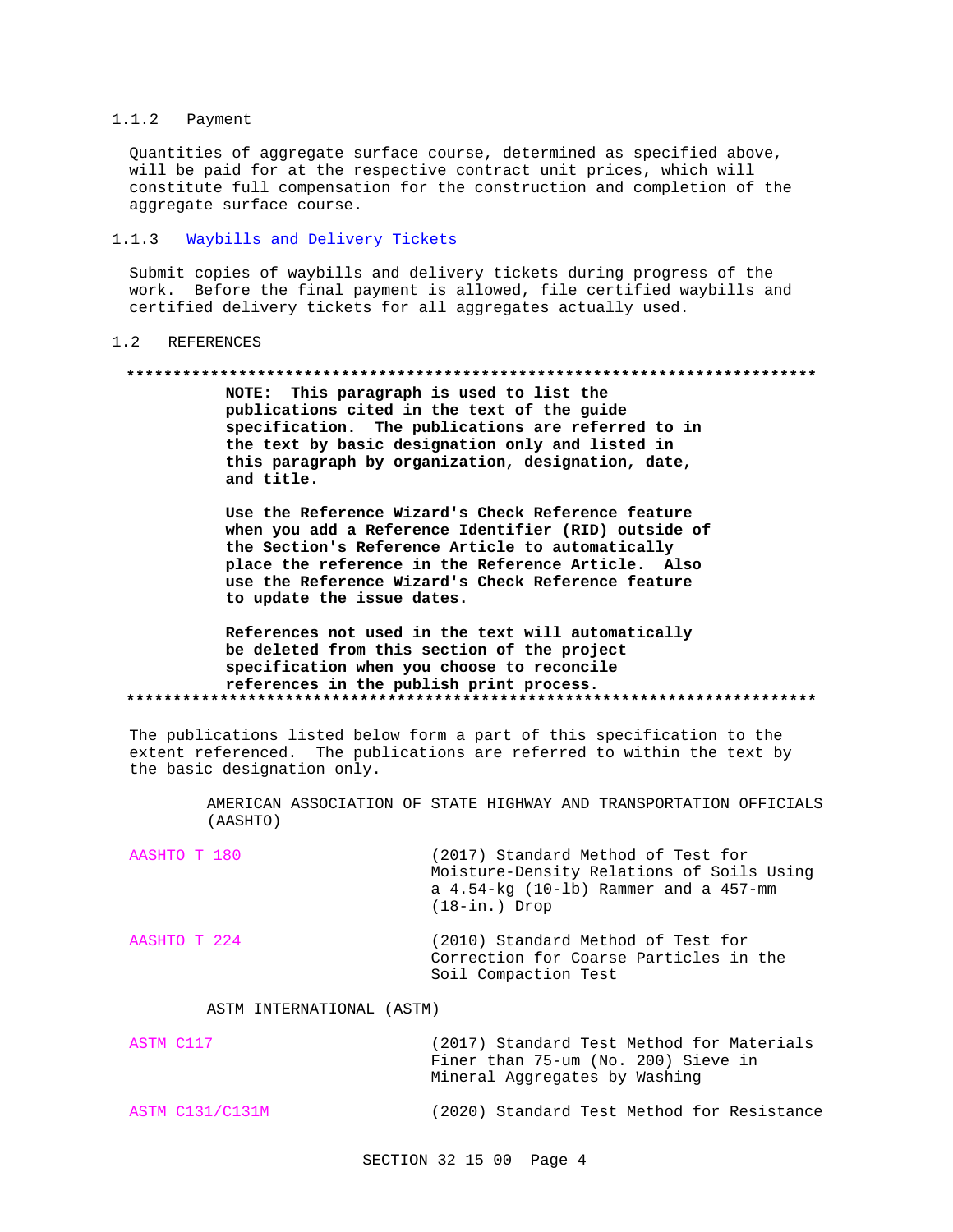|                        | to Degradation of Small-Size Coarse<br>Aggregate by Abrasion and Impact in the<br>Los Angeles Machine                                                      |  |  |
|------------------------|------------------------------------------------------------------------------------------------------------------------------------------------------------|--|--|
| <b>ASTM C136/C136M</b> | (2019) Standard Test Method for Sieve<br>Analysis of Fine and Coarse Aggregates                                                                            |  |  |
| ASTM D75/D75M          | (2019) Standard Practice for Sampling<br>Aggregates                                                                                                        |  |  |
| ASTM D1556/D1556M      | (2015; E 2016) Standard Test Method for<br>Density and Unit Weight of Soil in Place<br>by Sand-Cone Method                                                 |  |  |
| ASTM D1557             | (2012; E 2015) Standard Test Methods for<br>Laboratory Compaction Characteristics of<br>Soil Using Modified Effort (56,000<br>$ft-lbf/ft3)$ (2700 kN-m/m3) |  |  |
| ASTM D2167             | (2015) Density and Unit Weight of Soil in<br>Place by the Rubber Balloon Method                                                                            |  |  |
| ASTM D4318             | (2017; E 2018) Standard Test Methods for<br>Liquid Limit, Plastic Limit, and<br>Plasticity Index of Soils                                                  |  |  |
| ASTM D6938             | (2017a) Standard Test Method for In-Place<br>Density and Water Content of Soil and<br>Soil-Aggregate by Nuclear Methods (Shallow<br>Depth)                 |  |  |
| <b>ASTM E11</b>        | (2020) Standard Specification for Woven<br>Wire Test Sieve Cloth and Test Sieves                                                                           |  |  |

#### $1.3$ DEGREE OF COMPACTION

Degree of compaction required, except as noted in the second sentence, is expressed as a percentage of the maximum laboratory dry density obtained by the test procedure presented in ASTM D1557 abbreviated as a percent of laboratory maximum dry density. Since ASTM D1557 applies only to soils that have 30 percent or less by weight of their particles retained on the 9.0 mm 3/4 inch sieve, the degree of compaction for material having more than 30 percent by weight of their particles retained on the 9.0 mm 3/4 inch sieve will be expressed as a percentage of the laboratory maximum dry density in accordance with AASHTO T 180 Method D and corrected with AASHTO T 224.

#### $1.4$ SUBMITTALS

# 

NOTE: Review submittal description (SD) definitions in Section 01 33 00 SUBMITTAL PROCEDURES and edit the following list, and corresponding submittal items in the text, to reflect only the submittals required for the project. The Guide Specification technical editors have classified those items that require Government approval, due to their complexity or criticality, with a "G." Generally, other submittal items can be reviewed by the Contractor's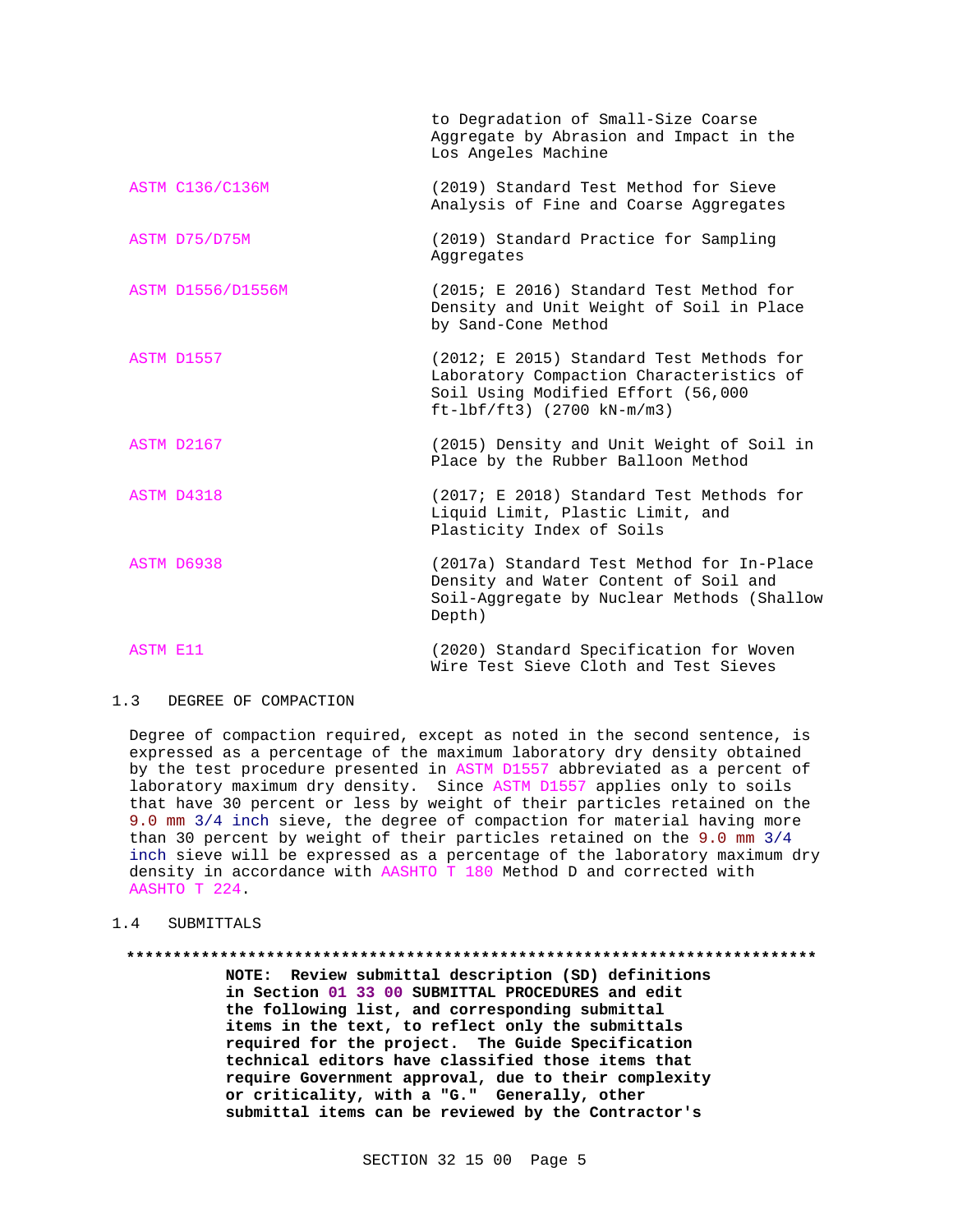Quality Control System. Only add a "G" to an item, if the submittal is sufficiently important or complex in context of the project.

For Army projects, fill in the empty brackets following the "G" classification, with a code of up to three characters to indicate the approving authority. Codes for Army projects using the Resident Management System (RMS) are: "AE" for Architect-Engineer; "DO" for District Office (Engineering Division or other organization in the District Office); "AO" for Area Office; "RO" for Resident Office; and "PO" for Project Office. Codes following the "G" typically are not used for Navy, Air Force, and NASA projects.

The "S" classification indicates submittals required as proof of compliance for sustainability Guiding Principles Validation or Third Party Certification and as described in Section 01 33 00 SUBMITTAL PROCEDURES.

Choose the first bracketed item for Navy, Air Force and NASA projects, or choose the second bracketed item for Army projects. 

Government approval is required for submittals with a "G" or "S" classification. Submittals not having a "G" or "S" classification are [for Contractor Quality Control approval.][for information only. When used, a code following the "G" classification identifies the office that will review the submittal for the Government.] Submit the following in accordance with Section 01 33 00 SUBMITTAL PROCEDURES:

SD-03 Product Data

Plant, Equipment, and Tools; G[, [\_\_\_\_]]

Waybills And Delivery Tickets

SD-06 Test Reports

Initial Tests;  $G[$ ,  $[\underline{\hspace{1cm}}\underline{\hspace{1cm}}\phantom{1}]$ 

In-Place Tests;  $G[$ ,  $[\underline{\hspace{1cm}}\underline{\hspace{1cm}}\phantom{1}]]$ 

EQUIPMENT, TOOLS, AND MACHINES  $1.5$ 

# NOTE: If desirable, requirements for types of equipment applicable to methods of construction based on local conditions will be included.

All plant, equipment, and tools used in the performance of the work will be subject to approval by the Contracting Officer before the work is started. Maintain all plant, equipment, and tools in satisfactory working condition at all times. Submit a list of proposed equipment, including descriptive data. Provide adequate equipment having the capability of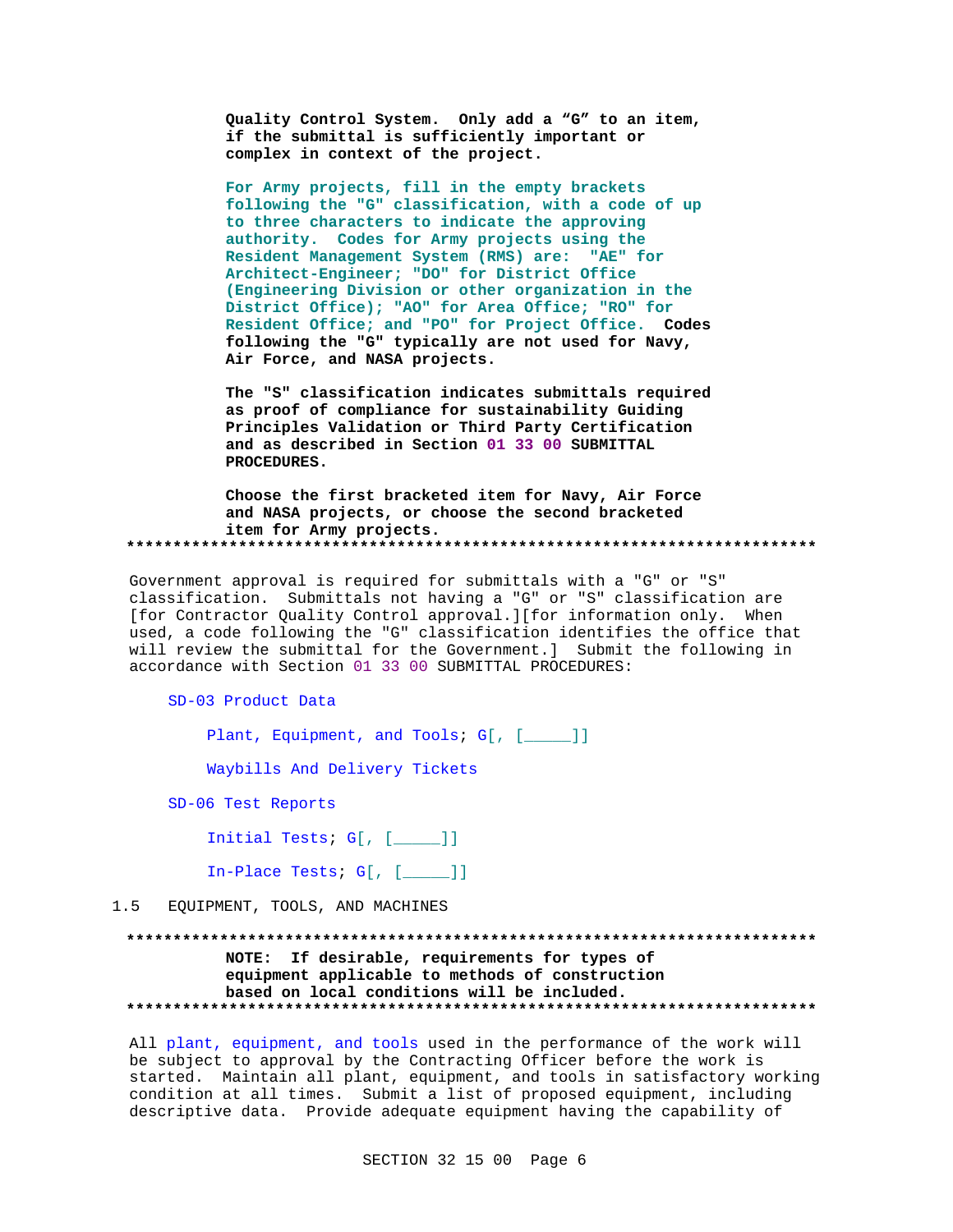minimizing segregation, producing the required compaction, meeting grade controls, thickness control, and smoothness requirements as set forth herein.

1.6 QUALITY ASSURANCE

Sampling and testing are the responsibility of the Contractor. Perform sampling and testing using a laboratory approved in accordance with Section 01 45 00.00 1001 45 00.00 2001 45 00.00 40 QUALITY CONTROL. Work requiring testing will not be permitted until the testing laboratory has been inspected and approved. Test the materials to establish compliance with the specified requirements and perform testing at the specified frequency. The Contracting Officer may specify the time and location of the tests. Furnish copies of test results to the Contracting Officer within 24 hours of completion of the tests.

# 1.6.1 Sampling

Take samples for laboratory testing in conformance with ASTM D75/D75M. When deemed necessary, the sampling will be observed by the Contracting Officer.

1.6.2 Testing

# 1.6.2.1 Sieve Analysis

Perform sieve analysis in conformance with ASTM C117 and ASTM C136/C136M using sieves conforming to ASTM E11.

1.6.2.2 Liquid Limit and Plasticity Index

Determine liquid limit and plasticity index in accordance with ASTM D4318.

1.6.2.3 Moisture-Density Determinations

Determine the laboratory maximum dry density and optimum moisture content in accordance with paragraph DEGREE OF COMPACTION.

## 1.6.2.4 Field Density Tests

Measure field density in accordance with ASTM D1556/D1556M, ASTM D2167 or ASTM D6938. For the method presented in ASTM D1556/D1556M use the base plate as shown in the drawing. For the method presented in ASTM D6938 check the calibration curves and adjust them, if necessary, using only the sand cone method as described in paragraph Calibration, of the ASTM publication. Tests performed in accordance with ASTM D6938 result in a wet unit weight of soil and ASTM D6938 will be used to determine the moisture content of the soil. Also check the calibration curves furnished with the moisture gauges along with density calibration checks as described in ASTM D6938. Make the calibration checks of both the density and moisture gauges using the prepared containers of material method, as described in paragraph Calibration of ASTM D6938, on each different type of material being tested at the beginning of a job and at intervals as directed. Submit calibration curves and related test results prior to using the device or equipment being calibrated.

# 1.6.2.5 Wear Test

Perform wear tests on aggregate surface course material in conformance with ASTM C131/C131M.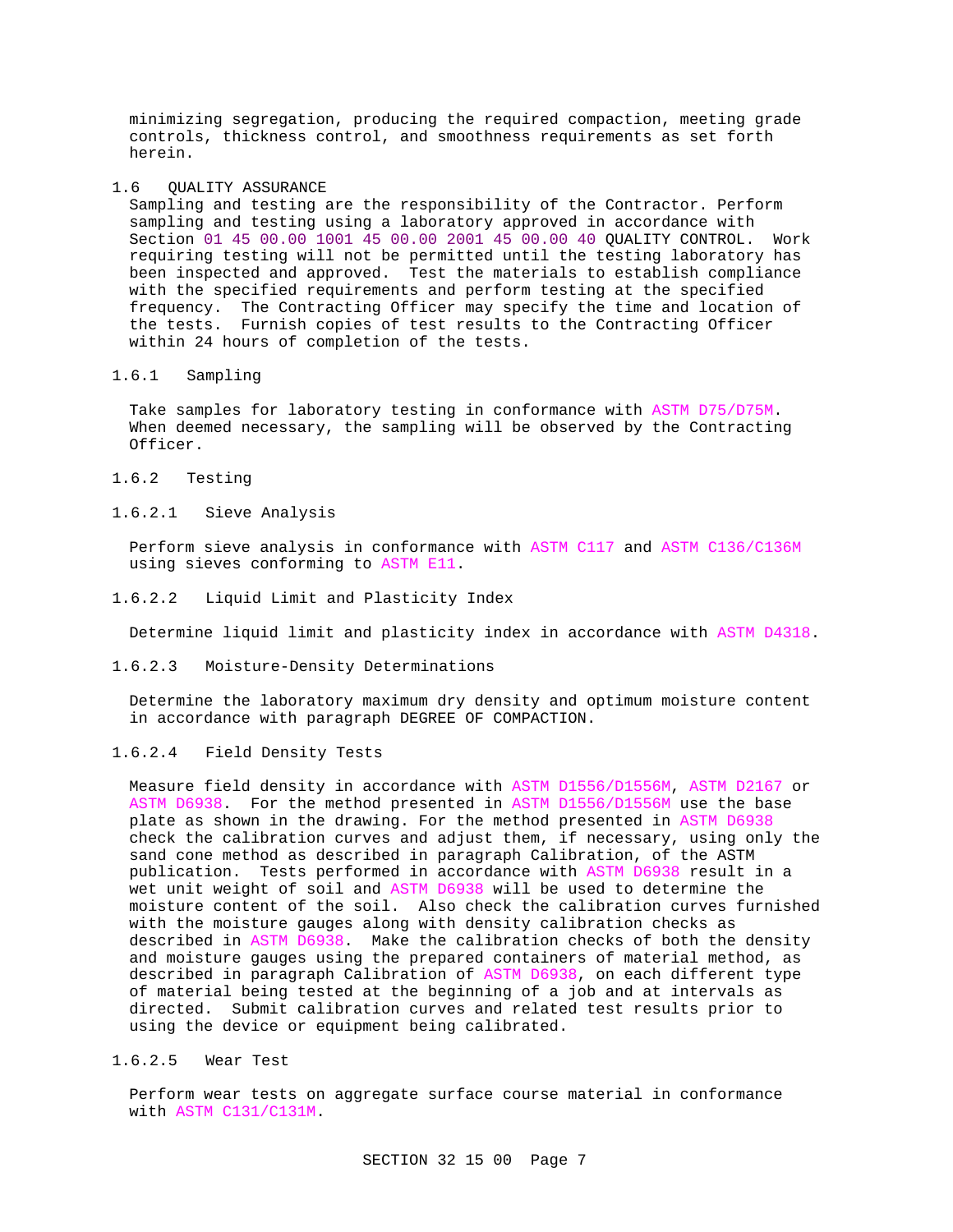#### $1.7$ ENVIRONMENTAL REQUIREMENTS

#### 

NOTE: This paragraph may be deleted in localities where freezing temperatures do not occur, and elsewhere when it is definitely known that the work will not be carried on during periods when such temperatures are to be expected. Otherwise, this requirement will be retained, but the protective measures specified may be modified to suit local conditions and individual project requirements. 

Perform construction when the atmospheric temperature is above 2 degrees C 35 degrees F. It is the responsibility of the Contractor to protect, by approved method or methods, all areas of surfacing that have not been accepted by the Contracting Officer. Bring surfaces damaged by freeze, rainfall, or other weather conditions to a satisfactory condition.

#### PART 2 PRODUCTS

#### $2.1$ AGGREGATES

### 

NOTE: As written, this paragraph applies to general conditions. Other materials such as disintegrated granite, volcanic ash or cinders, limerock, and caliche will be specified when supported by adequate performance data. The requirement for soundness and percentage of wear will be deleted when local experience indicates the material is satisfactory.

The gradation or gradations applicable to the specific job will be specified. The gradations shown are recommended, but others may be used where they have been used successfully. The liquid limit and plasticity index specified are normally used, but may be changed as required. Gradations No. 3 and No. 4 may be susceptible to frost damage.

When an aggregate surfacing is used in construction of Army Class IV airfields, paragraph PROOF ROLLING will be retained, and the extent of proof rolling will be precisely shown on the drawings. When using the specifications for an aggregate surface course subjected to highway vehicular traffic such as roads, streets, and parking areas or for Army Class I, II, and III airfields, references to proof rolling will be deleted in paragraph AGGREGATES, and paragraph PROOF ROLLING will be deleted. 

Provide aggregates consisting of clean, sound, durable particles of natural gravel, crushed gravel, crushed stone, sand, slag, soil, or other approved materials processed and blended or naturally combined. Provide aggregates free from lumps and balls of clay, organic matter, objectionable coatings, and other foreign materials. The Contractor is responsible for obtaining materials that meet the specification and can be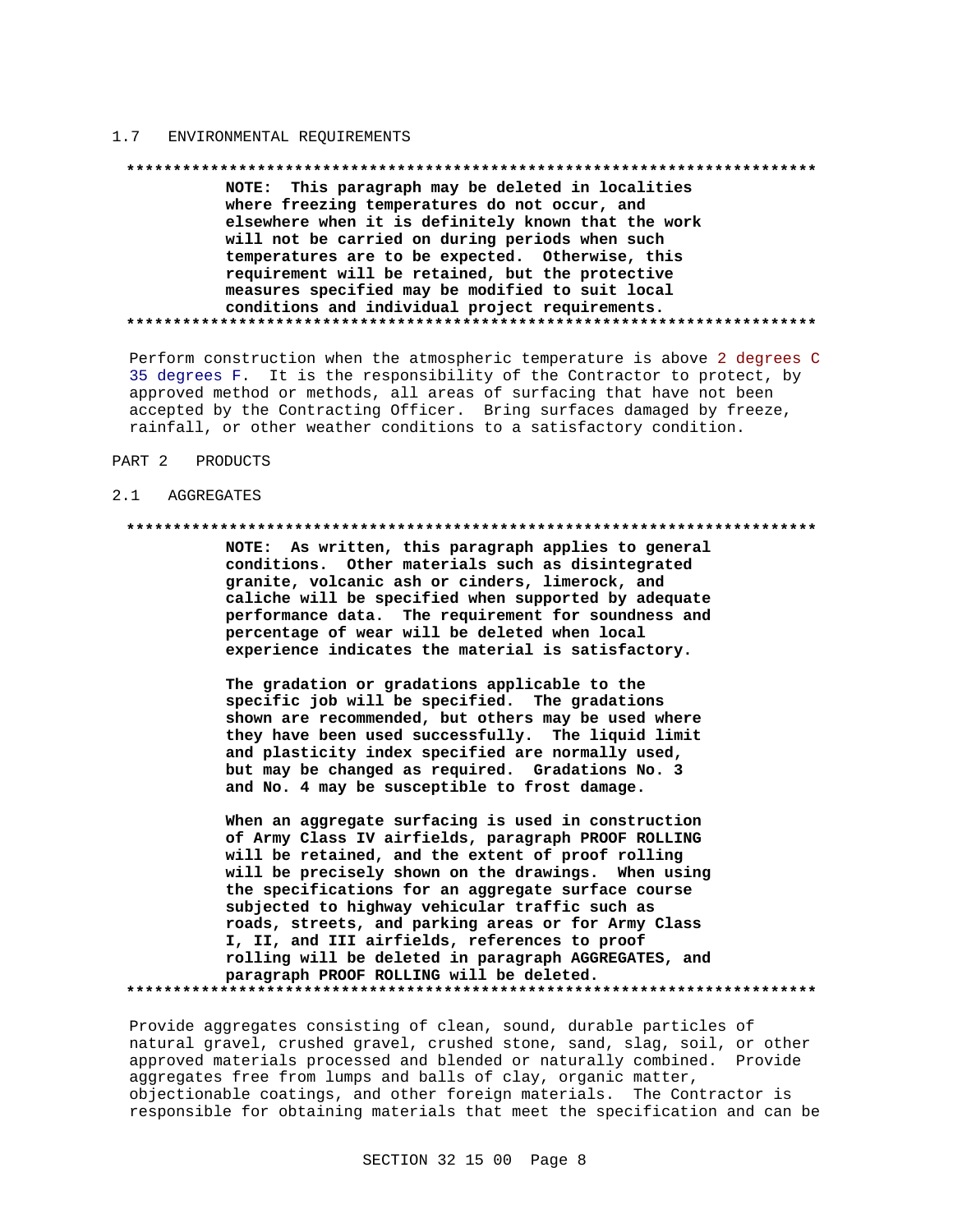used to meet the grade and smoothness requirements specified herein after all compaction and proof rolling operations have been completed.

### 2.1.1 Coarse Aggregates

# **\*\*\*\*\*\*\*\*\*\*\*\*\*\*\*\*\*\*\*\*\*\*\*\*\*\*\*\*\*\*\*\*\*\*\*\*\*\*\*\*\*\*\*\*\*\*\*\*\*\*\*\*\*\*\*\*\*\*\*\*\*\*\*\*\*\*\*\*\*\*\*\*\*\* NOTE: A percentage of wear other than 50 may be specified where experience indicates that the material is satisfactory. \*\*\*\*\*\*\*\*\*\*\*\*\*\*\*\*\*\*\*\*\*\*\*\*\*\*\*\*\*\*\*\*\*\*\*\*\*\*\*\*\*\*\*\*\*\*\*\*\*\*\*\*\*\*\*\*\*\*\*\*\*\*\*\*\*\*\*\*\*\*\*\*\*\***

The material retained on the 5 mm No. 4 sieve is known as coarse aggregate. Use only coarse aggregates that are reasonably uniform in density and quality. Use only coarse aggregate having a percentage of wear not exceeding 50 percent after 500 revolutions as determined by ASTM C131/C131M. The amount of flat and/or elongated particles must not exceed 20 percent. A flat particle is one having a ratio of width to thickness greater than three; an elongated particle is one having a ratio of length to width greater than three. When the coarse aggregate is supplied from more than one source, aggregate from each source must meet the requirements set forth herein.

## 2.1.2 Fine Aggregates

The material passing the 5 mm No. 4 sieve is known as fine aggregate. Fine aggregate consists of screenings, sand, soil, or other finely divided mineral matter that is processed or naturally combined with the coarse aggregate.

# 2.1.3 Gradation Requirements

Gradation requirements specified in TABLE I apply to the completed aggregate surface. It is the responsibility of the Contractor to obtain materials that will meet the gradation requirements after mixing, placing, compacting, and other operations. TABLE I shows permissible gradings for granular material used in aggregate surface roads and airfields. Use sieves conforming to ASTM E11.

| GRADATION FOR AGGREGATE SURFACE COURSES<br>TABLE I.<br>Percentage by Weight Passing Square-Mesh Sieve |           |            |            |            |  |  |  |
|-------------------------------------------------------------------------------------------------------|-----------|------------|------------|------------|--|--|--|
| Sieve Designation (mm)                                                                                | No. 1     | No. 2      | No. 3      | No. 4      |  |  |  |
| $25$ 1 inch                                                                                           | 100       | 100        | 100        | 100        |  |  |  |
| $9.5 \frac{3}{8}$ inch                                                                                | $50 - 85$ | $60 - 100$ |            |            |  |  |  |
| 4.7 No. 4                                                                                             | $35 - 65$ | $50 - 85$  | $55 - 100$ | $70 - 100$ |  |  |  |
| $2.00$ No. 10                                                                                         | $25 - 50$ | $40 - 70$  | $40 - 100$ | $55 - 100$ |  |  |  |
| $0.425$ No. $40$                                                                                      | $15 - 30$ | $24 - 45$  | $20 - 50$  | $30 - 70$  |  |  |  |
| $0.075$ No. 200                                                                                       | $8 - 15$  | $8 - 15$   | $8 - 15$   | $8 - 15$   |  |  |  |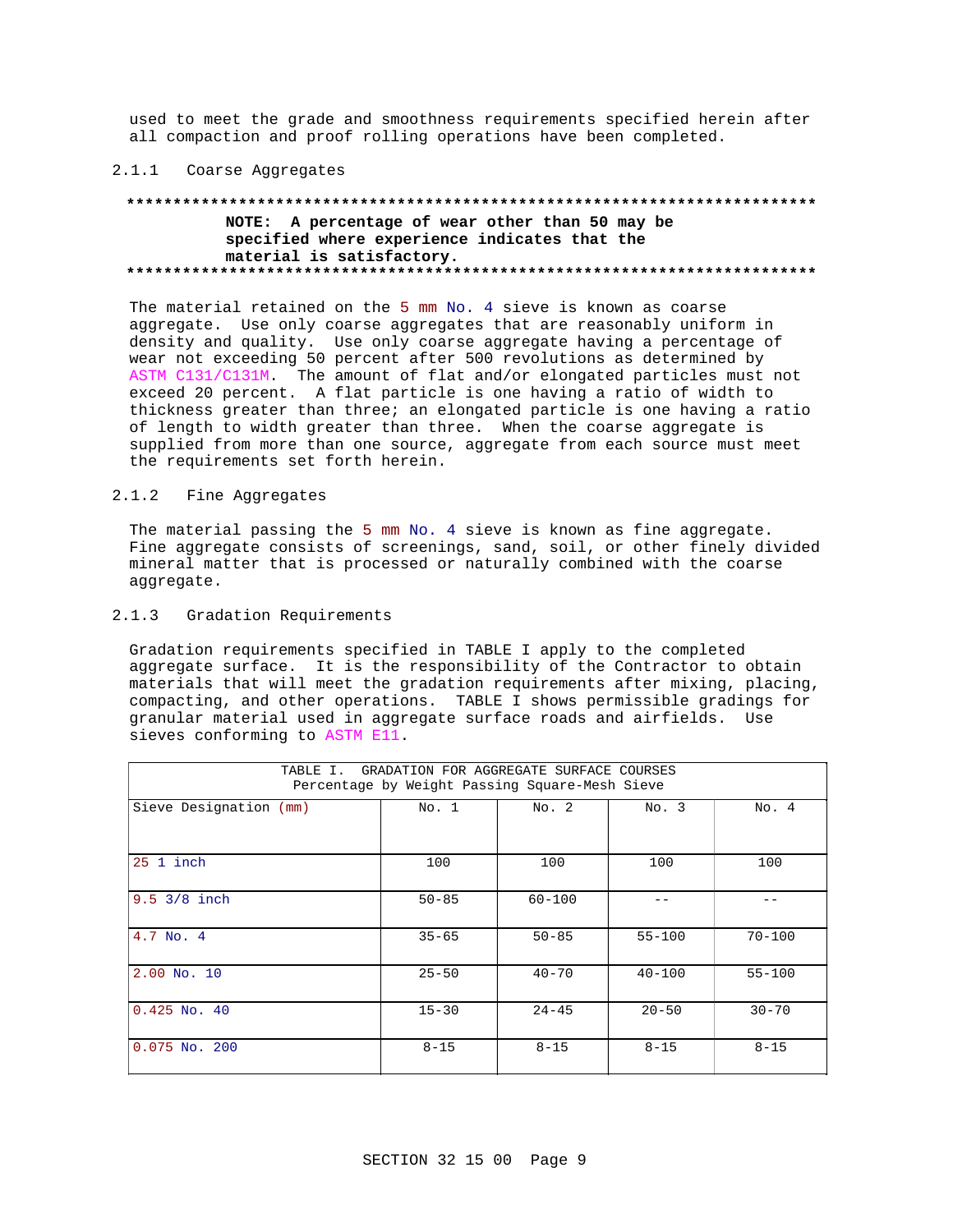#### LIOUID LIMIT AND PLASTICITY INDEX  $2, 2$

The portion of the completed aggregate surface course passing the 0.425 mm No. 40 sieve must have a maximum liquid limit of 35 and a plasticity index of 4 to 9.

#### $2.3$ TESTS, INSPECTIONS, AND VERIFICATIONS

#### $2.3.1$ Initial Tests

Perform one of each of the following tests, on the proposed material prior to commencing construction, to demonstrate that the proposed material meets all specified requirements when furnished. Complete this testing for each source if materials from more than one source are proposed.

- a. Sieve Analysis.
- b. Liquid limit and plasticity index.
- c. Moisture-density relationship.
- d. Wear.

Submit certified copies of test results for approval not less than [30] [\_\_\_\_\_] days before material is required for the work.

#### $2.3.2$ Approval of Material

Tentative approval of material will be based on initial test results.

#### PART<sub>3</sub> **EXECUTION**

#### OPERATION OF AGGREGATE SOURCES  $3 \quad 1$

[Perform clearing, stripping, and excavating. Operate the aggregate sources to produce the quantity and quality of materials meeting these specification requirements in the specified time limit. Upon completion of the work, leave aggregate sources on Government property in a satisfactory condition so that they readily drain.] [Finalize aggregate sources on private lands in agreement with local laws or authorities.]

#### $3.2$ STOCKPILING MATERIAL

NOTE: In cases where material previously stockpiled under a separate contract is utilized in the construction of the aggregate surface course, this requirement will be included in the SPECIAL CONTRACT REQUIREMENTS of the specifications, and this paragraph will be modified as required. 

Prior to stockpiling the material, clear and level the storage sites. Stockpile all materials, including approved material available from excavation and grading, in the manner and at the locations designated. Stockpile aggregates in such a manner that will prevent segregation. Stockpile aggregates and binders obtained from different sources separately.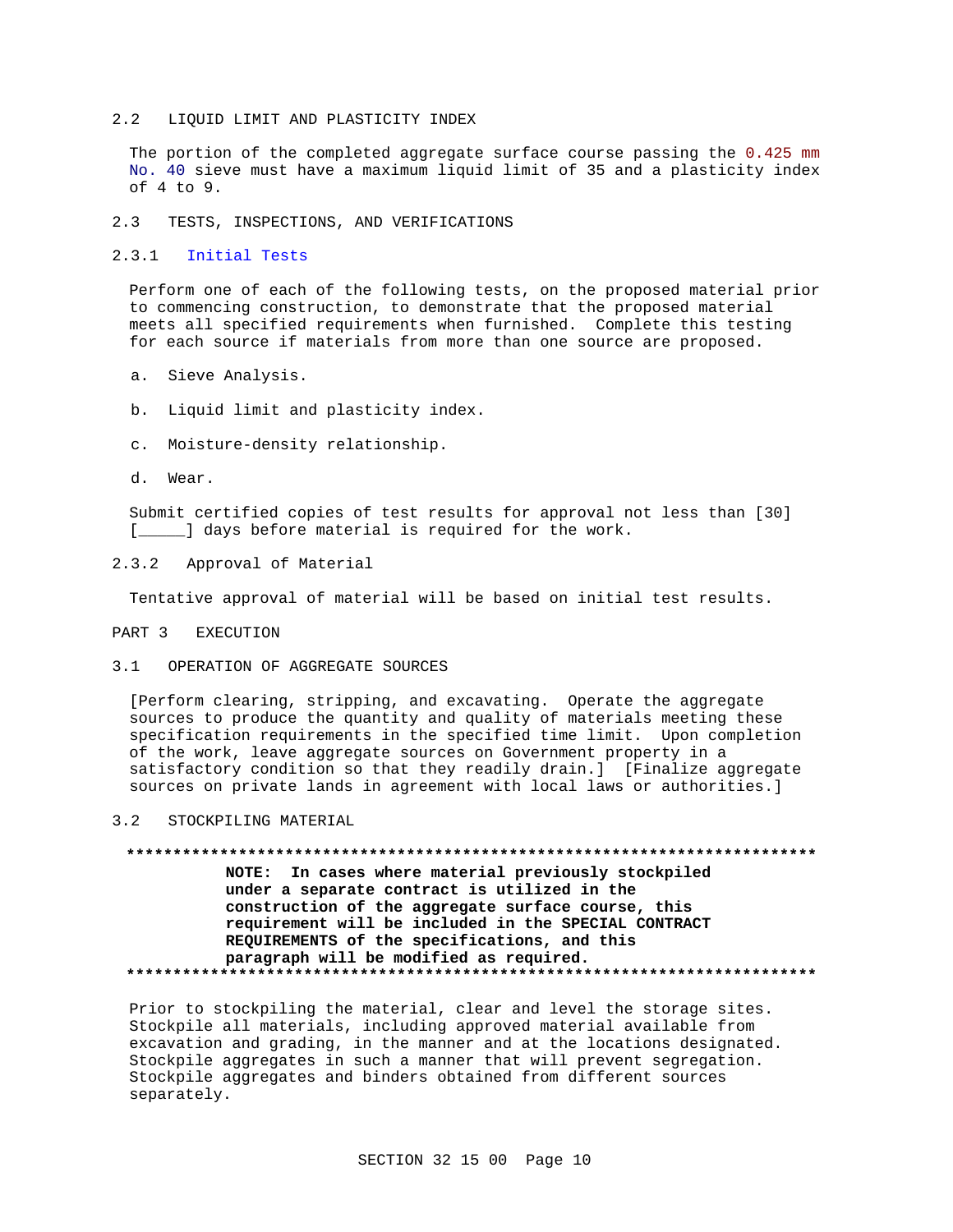## 3.3 PREPARATION OF UNDERLYING [COURSE] [SUBGRADE]

# **\*\*\*\*\*\*\*\*\*\*\*\*\*\*\*\*\*\*\*\*\*\*\*\*\*\*\*\*\*\*\*\*\*\*\*\*\*\*\*\*\*\*\*\*\*\*\*\*\*\*\*\*\*\*\*\*\*\*\*\*\*\*\*\*\*\*\*\*\*\*\*\*\*\* NOTE: The reference to the specification section that covers the preparation of the subgrade surface for the particular project will be included in this paragraph. \*\*\*\*\*\*\*\*\*\*\*\*\*\*\*\*\*\*\*\*\*\*\*\*\*\*\*\*\*\*\*\*\*\*\*\*\*\*\*\*\*\*\*\*\*\*\*\*\*\*\*\*\*\*\*\*\*\*\*\*\*\*\*\*\*\*\*\*\*\*\*\*\*\***

Clean the [underlying course] [subgrade] and shoulders of all foreign substances. Do not construct the surface course on [underlying course] [subgrade] that is frozen material. Correct ruts or soft yielding spots in the [underlying course] [subgrade], areas having inadequate compaction and deviations of the surface from the requirements set forth herein by loosening and removing soft or unsatisfactory material and by adding approved material, reshaping to line and grade and recompacting to density requirements specified in [Section 31 00 00 EARTHWORK] [Section 32 11 20 [BASE COURSE FOR RIGID][ AND ][SUBBASE] [SELECT-MATERIAL] [FOR FLEXIBLE PAVING]]. Do not allow traffic or other operations to disturb the completed [underlying course] [subgrade] and maintain in a satisfactory condition until the surface course is placed.

### 3.4 GRADE CONTROL

During construction, maintain the lines and grades including crown and cross slope indicated for the aggregate surface course by means of line and grade stakes placed by the Contractor in accordance with the SPECIAL CONTRACT REQUIREMENTS.

## 3.5 MIXING AND PLACING MATERIALS

# **\*\*\*\*\*\*\*\*\*\*\*\*\*\*\*\*\*\*\*\*\*\*\*\*\*\*\*\*\*\*\*\*\*\*\*\*\*\*\*\*\*\*\*\*\*\*\*\*\*\*\*\*\*\*\*\*\*\*\*\*\*\*\*\*\*\*\*\*\*\*\*\*\*\* NOTE: More details of applicable methods of placing, mixing, and spreading will be included when appropriate. \*\*\*\*\*\*\*\*\*\*\*\*\*\*\*\*\*\*\*\*\*\*\*\*\*\*\*\*\*\*\*\*\*\*\*\*\*\*\*\*\*\*\*\*\*\*\*\*\*\*\*\*\*\*\*\*\*\*\*\*\*\*\*\*\*\*\*\*\*\*\*\*\*\***

Mix and place the materials to obtain uniformity of the material and a uniform optimum water content for compaction. Make adjustments in mixing, placing procedures, or in equipment to obtain the true grades, to minimize segregation and degradation, to obtain the desired water content, and to ensure a satisfactory surface course.

# 3.6 LAYER THICKNESS

# **\*\*\*\*\*\*\*\*\*\*\*\*\*\*\*\*\*\*\*\*\*\*\*\*\*\*\*\*\*\*\*\*\*\*\*\*\*\*\*\*\*\*\*\*\*\*\*\*\*\*\*\*\*\*\*\*\*\*\*\*\*\*\*\*\*\*\*\*\*\*\*\*\*\* NOTE: When gravel surfaces are constructed less than 150 mm (6 inches) in total thickness, a deficiency of 13 mm (1/2 inch) in the thickness of any area of such paving is considered excessive. Applicable to job conditions, the thickness tolerance provisions may be modified as required, restricting all deficiencies to not more than 6 mm (1/4 inch). \*\*\*\*\*\*\*\*\*\*\*\*\*\*\*\*\*\*\*\*\*\*\*\*\*\*\*\*\*\*\*\*\*\*\*\*\*\*\*\*\*\*\*\*\*\*\*\*\*\*\*\*\*\*\*\*\*\*\*\*\*\*\*\*\*\*\*\*\*\*\*\*\*\***

Place the aggregate material on the [underlying course] [subgrade] in layers of uniform thickness. Compact the completed aggregate surface course to the thickness indicated. No individual layer may be thicker than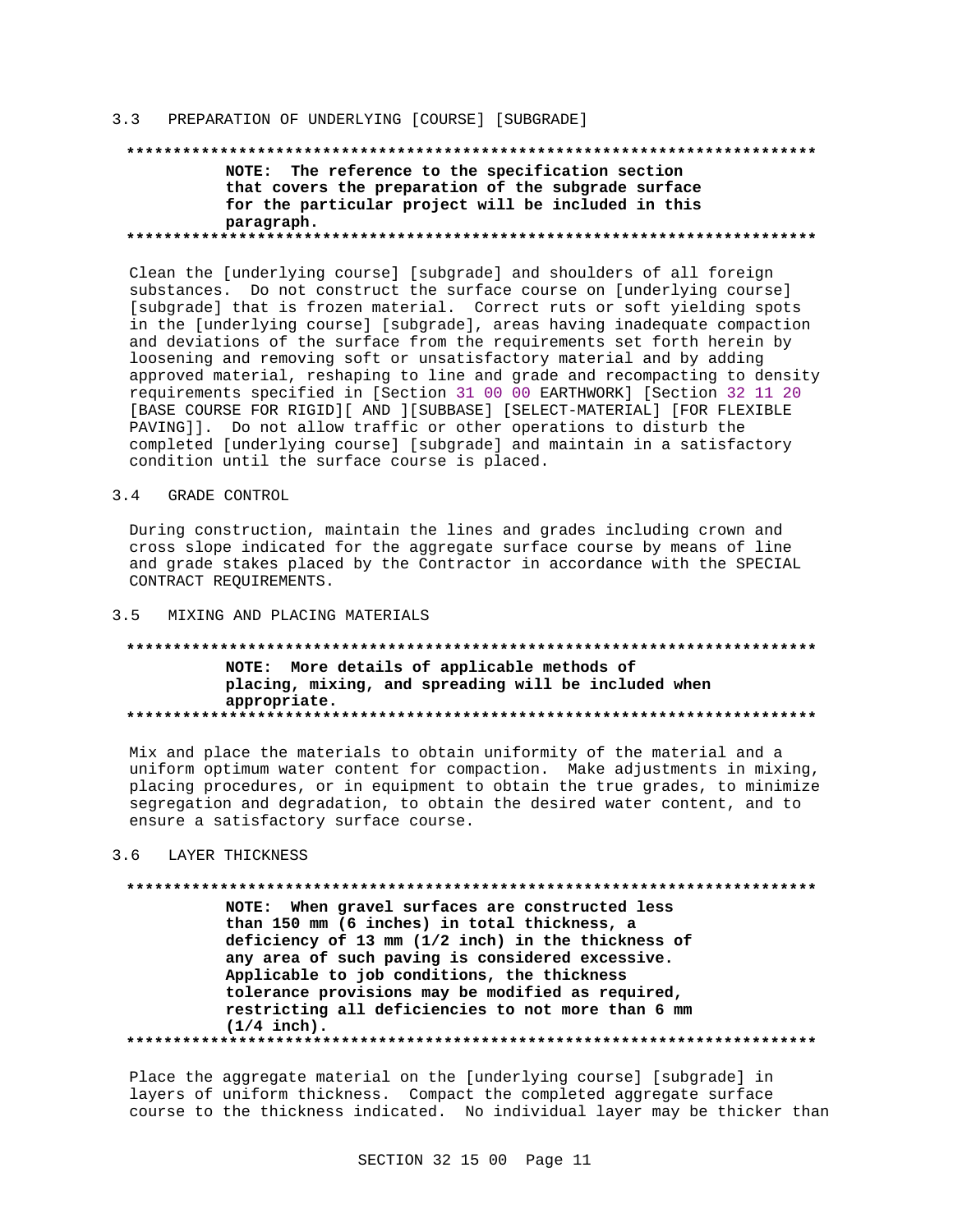150 mm 6 inches nor be thinner than 75 mm 3 inches in compacted thickness. Compact the aggregate surface course to a total thickness that is within 13 mm 1/2 inch of the thickness indicated. Where the measured thickness is more than 13 mm 1/2 inch deficient, correct such areas by scarifying, adding new material of proper gradation, reblading, and recompacting as directed. Where the measured thickness is more than 13 mm 1/2 inch thicker than indicated, the course will be considered as conforming to the specified thickness requirements. The average job thickness will be the average of all thickness measurements taken for the job and must be within 6 mm 1/4 inch of the thickness indicated. Measure the total thickness of the aggregate surface course at intervals of one measurement for each [500] [\_\_\_\_\_] square meters yards of surface course. Measure total thickness using 75 mm 3 inch diameter test holes penetrating the aggregate surface course.

# 3.7 COMPACTION

Degree of compaction is a percentage of the maximum density obtained by the test procedure presented in ASTM D1557 abbreviated herein as percent laboratory maximum density. Compact each layer of the aggregate surface course with approved compaction equipment, as required in the following paragraphs. Maintain the water content during the compaction procedure at optimum or at the percentage specified by the Contracting Officer. Compact the mixture with mechanical tampers in locations not accessible to rollers. Continue compaction until each layer through the full depth is compacted to at least 100 percent of laboratory maximum density. Remove any materials that are found to be unsatisfactory and replace them with satisfactory material or rework them to produce a satisfactory material.

## 3.8 PROOF ROLLING

### **\*\*\*\*\*\*\*\*\*\*\*\*\*\*\*\*\*\*\*\*\*\*\*\*\*\*\*\*\*\*\*\*\*\*\*\*\*\*\*\*\*\*\*\*\*\*\*\*\*\*\*\*\*\*\*\*\*\*\*\*\*\*\*\*\*\*\*\*\*\*\*\*\*\***

**NOTE: When an aggregate surfacing is used in construction of Army Class IV airfields, this paragraph will be retained, and the extent of proof rolling will be shown on the drawings. When using the specifications for an aggregate surface course subjected to highway vehicular traffic such as roads, streets, and parking areas or for Army Class I, II, and III airfields, references to proof rolling will be deleted in paragraph AGGREGATES, and this paragraph will be deleted. \*\*\*\*\*\*\*\*\*\*\*\*\*\*\*\*\*\*\*\*\*\*\*\*\*\*\*\*\*\*\*\*\*\*\*\*\*\*\*\*\*\*\*\*\*\*\*\*\*\*\*\*\*\*\*\*\*\*\*\*\*\*\*\*\*\*\*\*\*\*\*\*\*\***

In addition to the compaction specified above, proof roll the designated areas by application of 30 coverages of a heavy rubber-tired roller having four tires abreast with each tire loaded to 13,600 kg 30,000 pounds and tires inflated to 1000 kPa150 psi. In the areas designated, proof roll the top lift of layer on which surface course is laid and to each layer of the surface course. Maintain the water content of the lift of the layer on which the surface course is placed and each layer of the aggregate surface course at optimum or at the percentage directed from the start of compaction to the completion of a proof rolling. Remove and replace materials in the aggregate surface course or underlying materials indicated to be unacceptable by the proof rolling with acceptable materials as directed.